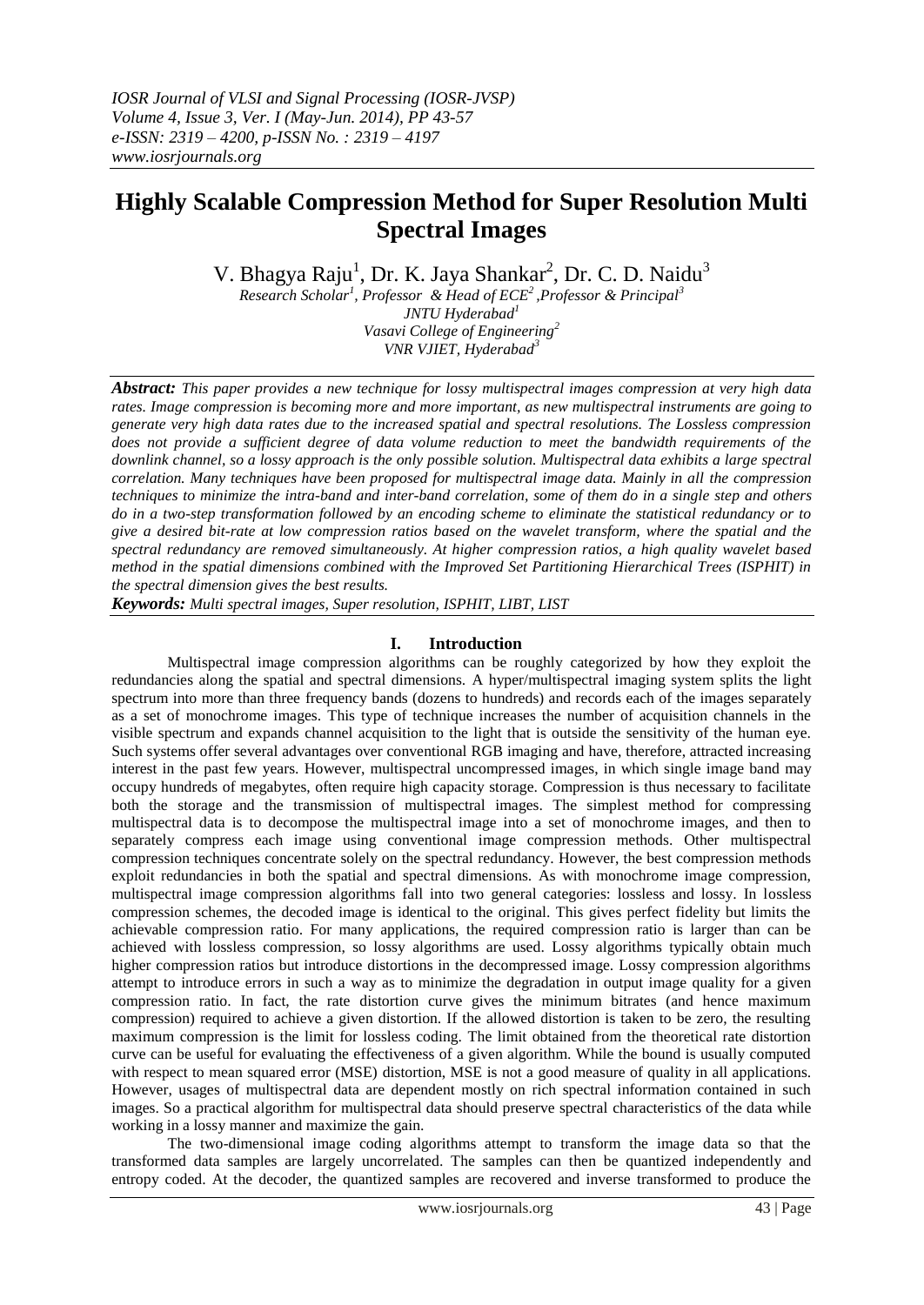reconstructed image. The multi spectral images are shown in Fig 1. The recent approaches to lossless multispectral compression of high spectral resolution images include transform-based, prediction based and vector quantization methods [1] and image data based on prediction tree was given by Memon et al. [2]. The 3D CALIC (context-based adaptive lossless image codec) [2] was also proposed. Zhang and Yan [3] changed the definition of the four neighbourhood model of prediction tree and gave side neighbourhood minimum absolute weight prediction tree. Later, Wu and He [4] made an improvement on the method of prediction tree by setting up adaptive predictor aiming at multispectral images' statistic spectral redundancy. The prediction estimate uses two pixels in the previous bands in the same spatial position as the current pixel. By comparison, Rizzo et al. [5] gave adaptive least-squares optimized prediction technique called spectrum oriented least squares (SLSQ). The prediction coefficients can be computed using an offline procedure on training data. The remainder of this paper is organized as follows. Section II briefly describes the Super Resolution Image. Section III introduces a Discrete Wavelet Decomposition. Section IV will discuss the ISPIHT Algorithm based compression technique for Multispectral image compression. Section V presents performance Evaluation and qualitative and quantitative experimental results. Section VI concludes with some remarks.



Fig 1. Remotely sensed multispectral image a) Hong Kong city b) AVIRIS Image

# **II. Image Super- Resolution**

An image super-resolution [6], [7] is obtained using a generic image gradient profile prior, which is a novel parametric approach for describing the shape and the sharpness of the image learned from a large number of natural images.

 Super-resolution is to estimate a hi-resolution (HR) image from a low-resolution (LR) input. There are mainly three categories of approach for this problem: interpolation based methods, reconstruction based methods, and learning based methods. The interpolation based methods are simple but tend to blur the high frequency details. The reconstruction based methods enforce a reconstruction constraint which requires that the smoothed and down-sampled version of the HR image should be close to the LR image. The learning based methods "hallucinate" high frequency details from a training set of HR/LR image pairs. The learning based approach highly relies on the similarity between the training set and the test set.

To design a good image super-resolution algorithm, the essential issue is how to apply a good prior or constraint on the HR image because of the ill-posedness of the image super-resolution. Generic smoothness prior and edge smoothness prior are two widely used priors.



Fig 2. Gradient Profile. (a)Two edges with different sharpness.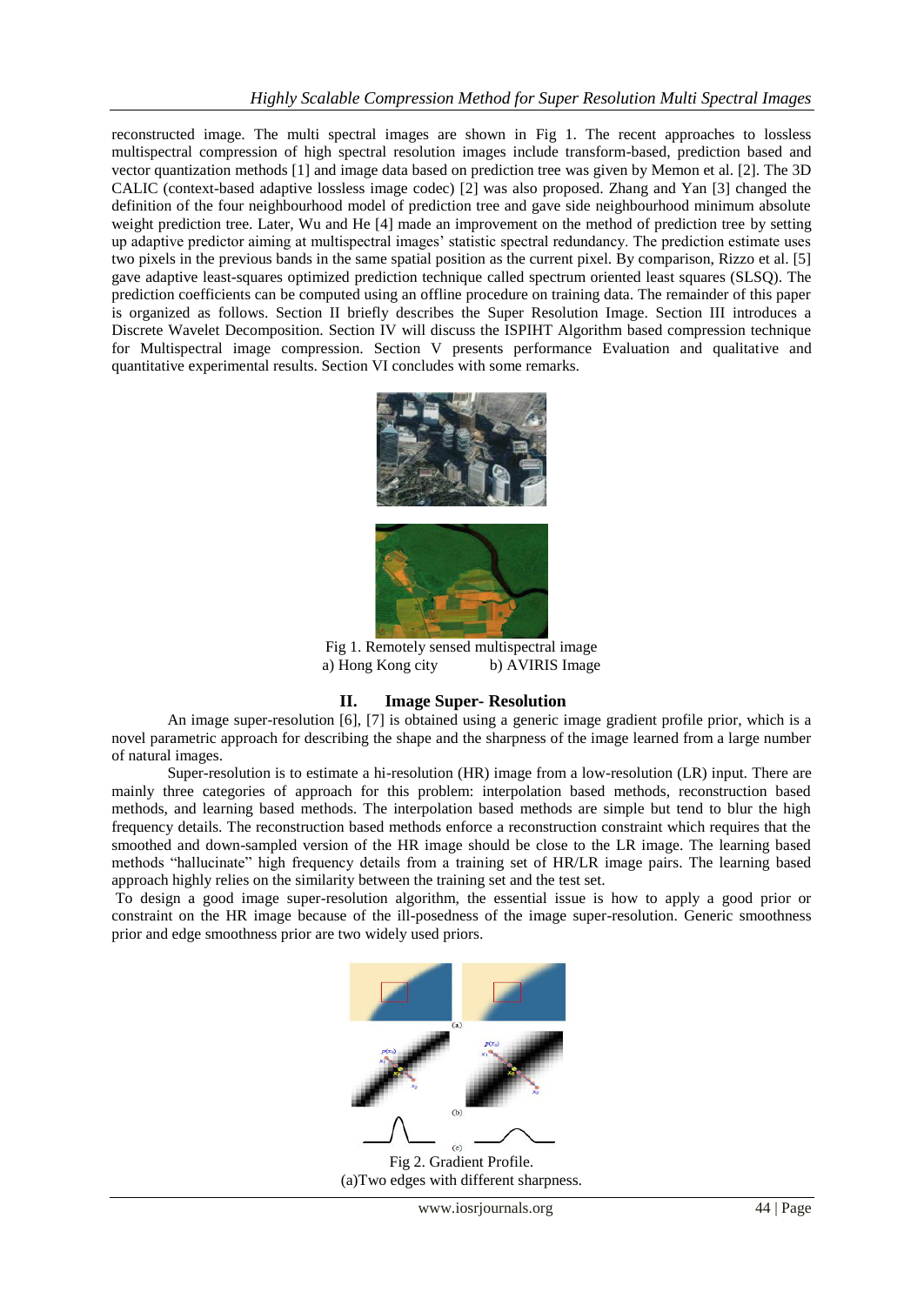(b)Gradient maps (normalized and inverted magnitude) of two rectangular regions in (a).  $p(x0)$  is a gradient profile passing through the edge pixel (zero crossing pixel) x0, by tracing along gradient directions (two sides) pixel by pixel until the gradient magnitude does not decrease at x1 and x2.

#### (c) 1D curves of two gradient profiles.

The gradient profile is a 1-D profile along the gradient direction of the zero-crossing pixel in the image. The gradient profile prior is a parametric distribution describing the shape and the sharpness of the gradient profiles in natural image. One of our observations is that the shape statistics of the gradient profiles in natural image is quite stable and invariant to the image resolution. With this stable statistics, we can learn the statistical relationship of the sharpness of the gradient profile between the HR image and the LR image. Using the learned gradient profile prior and relationship, we are able to provide a constraint on the gradient field of the HR image. Combining with the reconstruction constraint, we can recover a hi-quality HR image.

## A. Gradient Profile Prior

Previous natural image statistics characterizes the marginal distribution of the image gradients over the whole image. The spatial information is discarded. Instead, we study the image gradients along local image structures and the statistical dependency of the image gradients between the HR image and the LR image. Gradient profile and its sharpness

Denote the image gradient as  $\nabla I=m$ . N, where 'm' is the gradient magnitude and 'N' is the gradient direction. In the gradient field, we denote the zero crossing pixel which is the local maximum on its gradient direction as edge pixel Fig 2(a) is two image blocks containing two edges with different sharpness. Fig 2(b) are corresponding gradient (magnitude) maps. The pixel x0 in Fig 2(b) is a zero crossing or edge pixel. Starting from x0, we trace a path along the gradient directions (two-sides) pixel by pixel until the gradient magnitude does not decrease anymore.

The 1-D path  $p(x0)$  is called as gradient profile. Fig 2. (c) is 1D curves of two gradient profiles. We measure the sharpness of the gradient profile using the square root of the variance (second moment):

$$
\sigma(p(x_o)) = \sqrt{\sum_{x \in p(x_o)} m^o(x) d^2(x, x_o)}
$$
\n(1)

Where  $m^o(x) = \frac{m(x)}{\sqrt{x}}$  $=\frac{m(x)}{\sum_{x\in p(x_0)}m(s)}$  $x \in p(x_o$ *o m s*  $m^o(x) = \frac{m(x)}{\sum_{x} m(x)}$  and d(x, x0) is the curve length of the gradient profile between x and x0. Sharper

the image gradient profile, the smaller the variance 'σ' is and we call this variance as the profile sharpness. Profile sharpness estimation

Individually estimating the sharpness for each gradient profile is not robust due to the noise. To have a better estimation, we apply a global optimization to enforce the consistency of neighbouring profiles as follows. First, we construct a graph on all edge pixels. The graph node is the edge pixel and the graph edge is the connection between two neighbouring edge pixels within a pre-defined distance (5 pixels). The edge weight w<sub>ij</sub> for each clique of two connected nodes i and j is defined as,

$$
W_{i,j} = \exp\left(-\zeta_1 \left|\nabla u_i - \nabla u_j\right|^2 - \zeta_2 \cdot d(i,j)^2\right)
$$
 (2)

Where the first term in the exponent is the gradient similarity and the second term is Euclidean distance between i and j. For each node i, we individually estimate its sharpness  $\sigma_i$ . Then, we minimize the following energy to estimate the sharpness of all edge pixels:

$$
E(\{\sigma_i\}) = \sum \left[ \left( \sigma_i - \hat{\sigma}_i \right)^2 + \gamma \sum_{j \in N(i)} W_{i,j} \left( \sigma_i - \sigma_j \right)^2 \right]
$$
 (3) where N(i) are neighbouring zeros of the node

i. This energy can be effectively minimized because it is an Gaussian MRF model, in which  $\gamma = 5$ ,  $\zeta_1 = 0.15$ , and  $\zeta_2$ =0.08 in our implementation.

## B.Distribution Gradient profile prior

The regularity of the gradient profiles in natural image can be investigated by distribution of the gradient profile. The general exponential family distribution, i.e. Generalized Gaussian Distribution (GGD) is defined as,

$$
g(x; \sigma, \lambda) = \frac{\lambda \alpha(\lambda)}{2\sigma \Gamma(\frac{1}{\lambda})} \exp\left\{1 - \left[\alpha(\lambda) \frac{x}{\sigma}\right]^{2}\right\}
$$
(4)

the scaling factor which makes the second moment of GGD equal to  $\sigma^2$ . Therefore, σ can be directly estimated using the second moment of the profile.  $\lambda$  is the shape parameter which controls the overall shape of the distribution. Using Kullback - Leibler (KL) divergence to measure the fitting error, we estimate the optimal  $\lambda$  by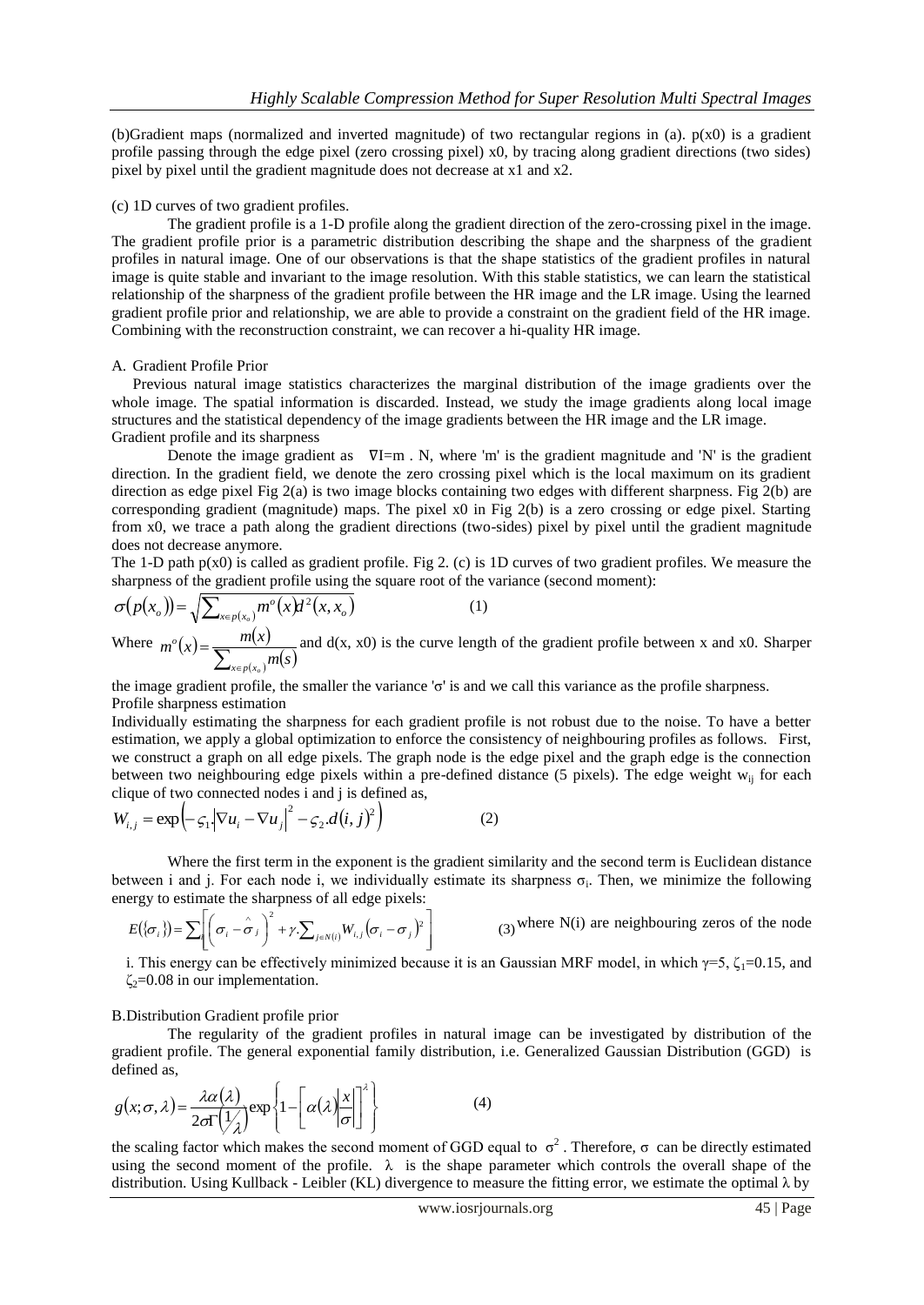$$
\lambda = \arg \min_{\lambda} \left\{ \sum_{p \in \Omega} KL(p, g(\sigma_p, \lambda)) \right\}
$$
 (5)

where  $\sigma_p$  is the variance of p, which is one profile in the set  $\Omega$ .

Compute the average KL divergences on four profile sets  $\Omega_1$ ,  $\Omega_2$ ,  $\Omega_3$ ,  $\Omega_4$ , by varying the shape parameter λ. As we can see, the optimal shape parameter is about 1.6 for all down-sampling factors. The shape parameter  $\chi^2$  is stable across different resolutions, which means that the gradient profile distribution is resolution independent in natural image.

We use Pearson's  $\chi^2$  hypothesis-tests to measure the goodness of our fitted distributions. The  $\chi^2$ hypothesistest for a gradient profile  $p(x0)$  is defined as

$$
\chi^{2}(p) = \sum_{x \in p(x_{o})} \frac{[m(x) - E(x)]^{2}}{E(x)}
$$
(6)  

$$
E(x) = \frac{g(d(x, x_{o}))}{\sum_{s \in p(x_{o})} g(d(x, x_{o}))} \sum_{s \in p(x_{o})} m(s)
$$
(7) For significance level k and degrees of freedom

n – 1 (n is the number of pixels in p), if  $\chi^2$  (p) <  $\chi^2$ (k,n-1) the hypothesis that the gradient profile follows the fitted gradient profile prior cannot be rejected.

## **III. Selection of Representative Spectral Bands**

In the proposed method, the representative spectral bands which contain maximum information are selected. To select these representative bands, the entropy of each band, and spectral correlation between the adjacent bands are calculated, and then the bands having maximum entropy and de-correlation are selected. These representative bands are then transformed by using discrete wavelet transform and encoded using Improved SPIHT algorithm.

In this work, we use DWT for multispectral image compression. We make an assumption that spectral correlation exists in wavelet coefficients of multispectral image. This scheme exploits the spatial and spectral correlation in the biorthogonal subclasses of multispectral image. The proposed scheme consists of two steps. First, all bands of multispectral image are analyzed independently using two-dimensional Discrete Wavelet Transform. Then, the wavelet coefficients are quantized with Improved SPHIT.

#### A. Subband Coding

In subband coding, an image is decomposed into a set of band limited components, called sub bands, which can be reassembled to reconstruct the original image without error. Fig 3 shows the components of twoband subband coding and decoding system. Since the bandwidth of the resulting sub bands  $y_0$  (n) or  $y_1$  (n) is smaller than the original signal  $x$  (n), the sub bands can be down sampled without loss of information. Reconstruction of the original signal is accomplished by up sampling, filtering, and summing the individual sub bands.



Fig 3. Two-band filter bank for one-dimension subband coding and decoding.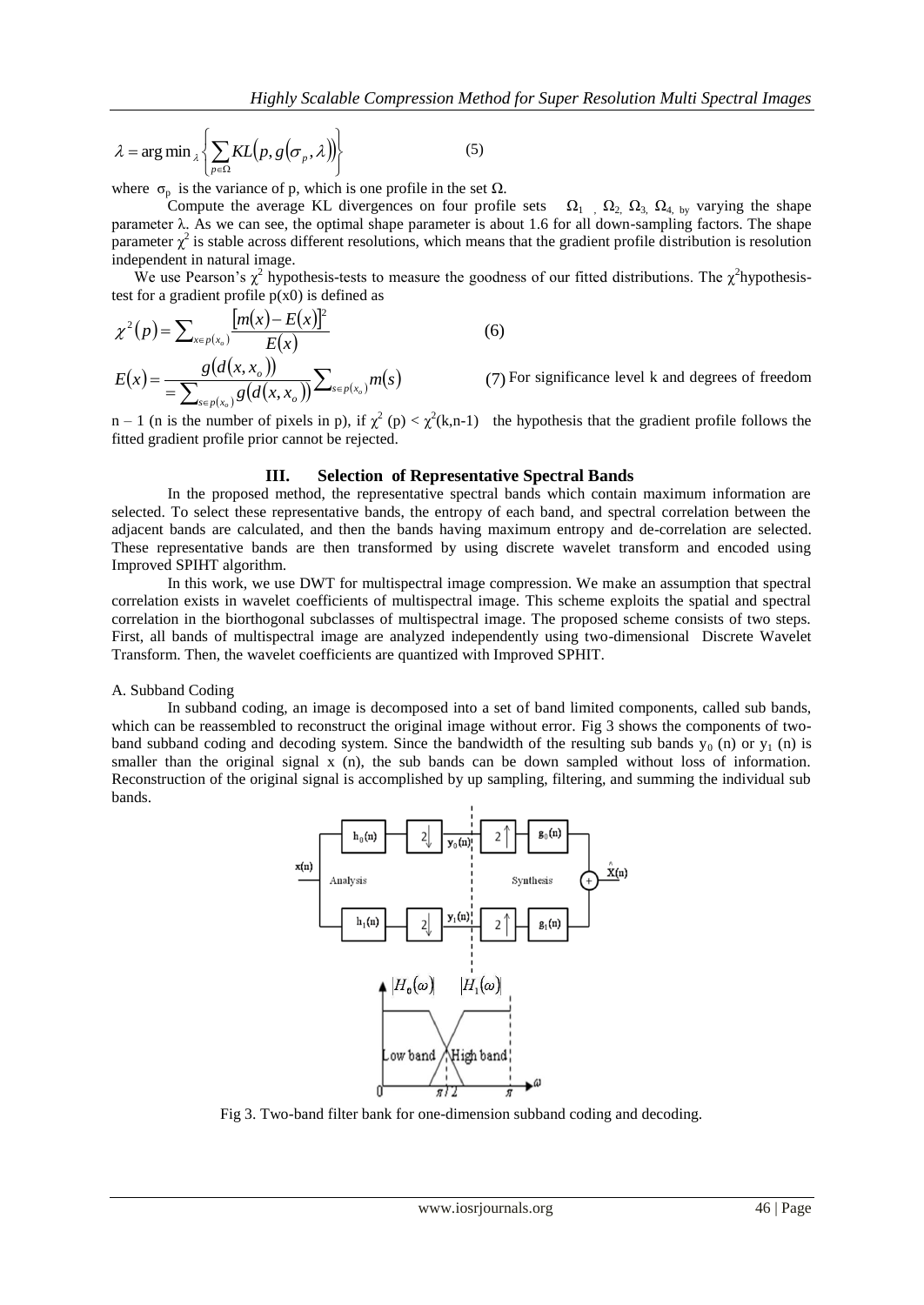According to the Z-transform and its sampling theorem, we can express the output as  $\hat{X}(z) = \frac{1}{2} \left[ H_0(z) G_0(z) + H_1(z) G_1(z) \right] X(z)$  (8)

$$
\hat{X}(z) = \frac{1}{2} \Big[ H_0(z) G_0(z) + H_1(z) G_1(z) \Big] X(z)
$$
  
+ 
$$
\frac{1}{2} \Big[ H_0(-z) G_0(z) + H_1(-z) G_1(z) \Big] X(-z)
$$

Where the second component which contains the  $-z$  dependence represents the aliasing introduced by the down sampling-up sampling process.

For error-free reconstruction of the input, that is,  $\hat{X}(z) = X(z)$  we impose the following conditions:<br>  $H_0(-z)G_0(z) + H_1(-z)G_1(z) = 0$  (9)

(8)

$$
H_0(-z)G_0(z) + H_1(-z)G_1(z) = 0
$$
  
\n
$$
H_0(z)G_0(z) + H_1(z)G_1(z) = 2
$$
\n(9)

Eq. (9) reveals that the analysis and synthesis filter are cross-modulated. For finite impulse response (FIR) filters and ignoring the delay, we can get

$$
g_0(n) = (-1)^n h_1(n)
$$
 (10)

$$
g_1(n) = (-1)^{n+1} h_0(n)
$$

Thus, FIR synthesis filters are cross-modulated copies of the analysis filters with one (and only one) being sign reversed.

Eq. (9) can also be used to demonstrate the biorthogonality of the analysis and synthesis filters. That is  $\mathcal{S}(x)$ .

$$
\langle g_0(k), h_0(2n-k) \rangle = \delta(n);
$$
  
\n
$$
\langle g_1(k), h_1(2n-k) \rangle = \delta(n);
$$
  
\n
$$
\langle g_0(k), h_1(2n-k) \rangle = 0;
$$
  
\n
$$
\langle g_1(k), h_0(2n-k) \rangle = 0;
$$
  
\n
$$
\langle h_i(2n-k), g_j(k) \rangle = \delta(i-j)\delta(n), \quad i, j = \{0,1\}
$$
 (12)

Filter banks satisfying this condition are called biorthogonal. Moreover, the analysis and synthesis filter impulse responses of all two-band, real-coefficient; perfect reconstruction filter banks are subject to the biorthogonality constraint.

One solution that satisfies the biorthogonality requirement of Eq. (12) and used in the development of the fast wavelet transform are called orthonormal. It require  $\langle g_i(n), g_j(n+2m) \rangle = \delta(i-j)\delta(m), \quad i, j = \{0,1\}$  (1)

$$
\langle g_i(n), g_j(n+2m) \rangle = \delta(i-j)\delta(m), \quad i, j = \{0,1\}
$$
 (13)

which defines orthonormality for perfect reconstruction filter banks. The relationship of the four filter is  $g_1(n) = (-1)^n g_0(2K - 1 - n)$  (14)

$$
g_1(n) = (-1)^n g_0(2K - 1 - n)
$$
 (14)  

$$
h_i(n) = g_i(2K - 1 - n), \qquad i = \{0, 1\}
$$
 (15)

From Eq. (15) 2K denotes the number of coefficients in each filter. As can be seen,  $g_1$  (n) is related to  $g_0$  (n) and both  $h_0$  (n) and  $h_1$  (n) are time-reversed versions of  $g_1$  (n) is related to  $g_0$  (n), respectively.

## B. Multi Resolution Analysis

In multiresolution analysis, a scaling function is used to create a series of approximations of a signal. A wavelet function is used to encode the difference in information between adjacent approximations. A signal f (x) can be analyzed as a linear combination of expansion functions

$$
f(x) = \sum_{k} \alpha_{k} \phi_{k}(x)
$$
 (16)

Where the  $\alpha_k$  is real-valued expansion coefficients and the  $\emptyset_k$  (x) are real-valued expansion functions. If the expansion is unique, the  $\mathcal{O}_k(x)^{\phi_k(x)}$  are called basis functions. The function space of the expansion set ( $\mathcal{O}_k$  $(x)$ ) is

$$
V = \operatorname{span}_{k} \{ \phi_k(x) \} \tag{17}
$$

And  $f(x) \in V$  means that  $f(x)$  is in the span of  $(\mathcal{O}_k(x))$  and can be written in the form of Eq. (17). The

coefficients 
$$
\alpha_k
$$
 are computed by taking the integral inner products of the dual  $\phi_k(x)$ 's and function f(x). That is  
\n
$$
\alpha_k = \langle \tilde{\phi}_k(x), f(x) \rangle = \int \tilde{\phi}_k^*(x) f(x) dx
$$
\n(18)

If  $(\emptyset_{j,k}(x))$  is an orthonormal basis for V, then  $\phi_k(x) = \phi_k(x)$ . If  $(\emptyset_k(x))$  are not orthonormal but is an orthogonal basis for V, then the basis functions and their duals are called biorthogonal. That is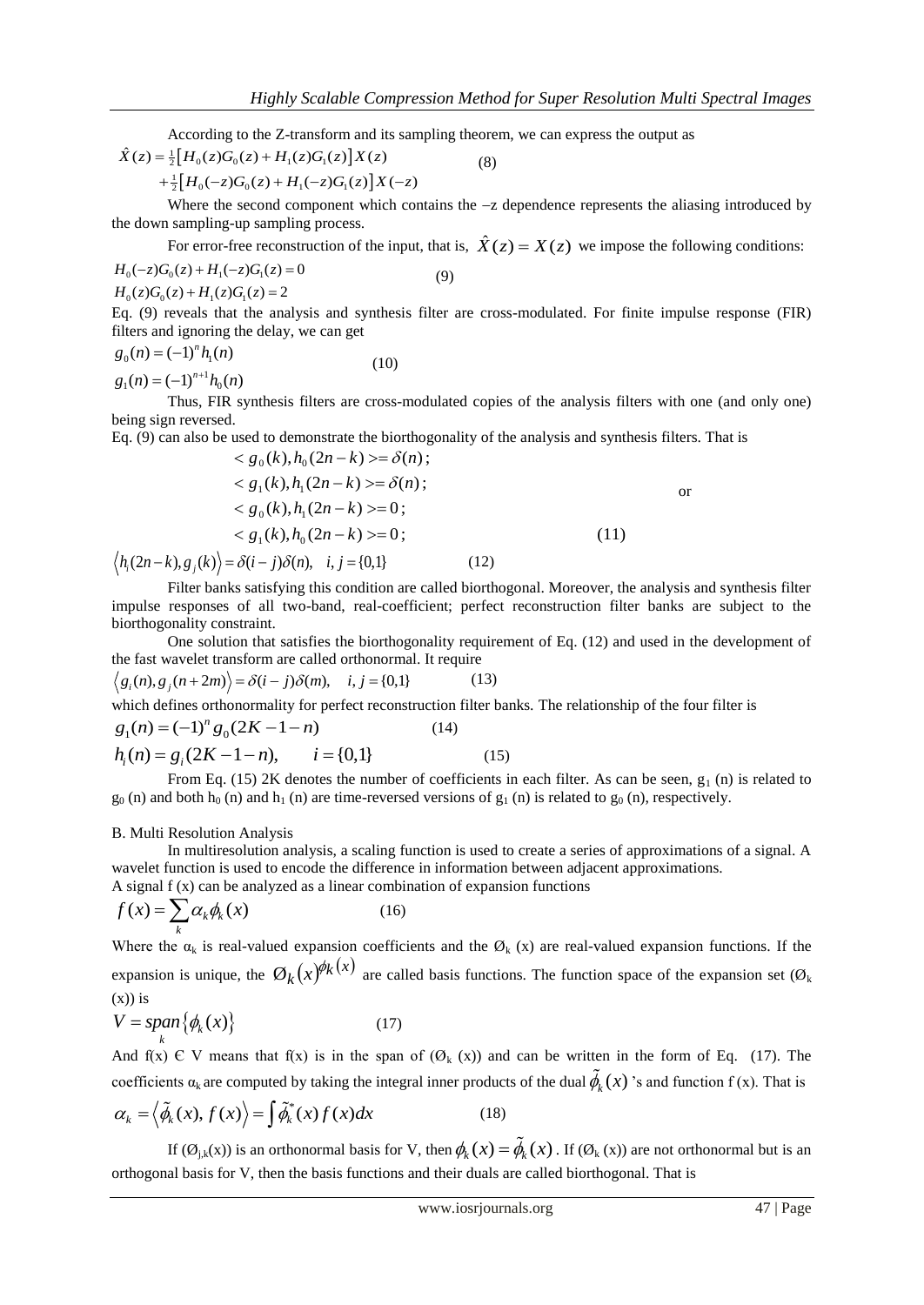$$
\left\langle \phi_j(x), \tilde{\phi}_k(x) \right\rangle = \delta_{jk} = \begin{cases} 0, & j \neq k \\ 1, & j = k \end{cases}
$$
 (19)

Now consider the set of expansion functions  $(\mathcal{O}_{j,k}(x))$  composed of integer translations and binary scaling of the real, square-integral function  $\varnothing(x)$  where

$$
\phi_{j,k}(x) = 2^{j/2} \phi(2^{j} x - k)
$$
 (20)

for k C Z and  $\mathcal{O}(x)$  C L<sup>2</sup> (R). Because the shape of  $\mathcal{O}_{j,k}(x)$  changes with j,  $\mathcal{O}(x)$  is called a scaling function. We denote the subspace spanned over k for any j as

$$
V_j = \operatorname{span}_{k} \{ \phi_{j,k}(x) \}
$$
 (21)

The scaling function has four fundamental requirements of multiresolution analysis:

1. The scaling function is orthogonal to its integer translates.

2. The subspaces spanned by the scaling function at low scales are nested within those spanned at higher scales. That is

That is  
\n
$$
V_{-\infty} \subset \cdots \subset V_{-1} \subset V_0 \subset V_1 \subset V_2 \subset \cdots \subset V_{\infty}.
$$
\n
$$
1. \text{ The only function that is common to all } V_j
$$

is 
$$
f(x) = 0
$$
. That is  
\n
$$
V_{-\infty} = \{0\}.
$$
\n(23)

2. Any function can be represented with arbitrary precision. That is,

$$
V_{\infty} = \{L^{2}(\mathbf{R})\}
$$
 (24)

The expansion functions of any subspace can be built from double-resolution copies of themselves. That is,  $\phi(x) = \sum h_{\phi}(n) \sqrt{2} \phi(2x - n)$  (25)

$$
\phi(x) = \sum_{n} h_{\phi}(n) \sqrt{2} \phi(2x - n) \tag{25}
$$

where the  $h_{\emptyset}$  (n) coefficients are called scaling function coefficients. Given a scaling function that meets the multiresolution requirements, we can define a wavelet function  $\psi$  (x) that spans the difference between any two adjacent scaling subspaces,  $V_j$  and  $V_{j+1}$ . We can define the set  $(\psi_{j,k}(x))$  of wavelets

$$
\psi_{j,k}(x) = 2^{j/2} \psi(2^{j} x - k)
$$
 (26)

for all  $k \in \mathbb{Z}$  that spans the space  $W_j$  where

$$
\langle \phi_j(x), \hat{\phi}_k(x) \rangle = \delta_{jk} = \begin{cases} 0 & , j \neq k \\ 1 & , j = k \end{cases}
$$
 (19)  
scaling of the real, square-integrating function  $\theta(x)$  where  
 $\phi_{j,k}(x) = 2^{j/2} \phi(2^j x - k)$  (20)  
for  $k \in \mathbb{Z}$  and  $\theta(x) \in L^2$  (R). Because the shape  
function. We denote the subspace spanned over k for any j as  
 $V_j = \pi \rho m \{\phi_{j,k}(x)\}$  (21)  
function. We denote the subspace spanned over k for any j as  
 $V_j = \pi \rho m \{\phi_{j,k}(x)\}$  (21)  
1. The scaling function has four fundamental requirements of multiresolution analysis:  
The scaleing function has four fundamental requirements of multiresolution analysis.  
2. The subspace spanned by the scaling function at low scales are nested within those spanned at higher scales.  
2. The subspace spanned by the scaling function that is common to all  $V_j$   
is  $f(x) = 0$ . That is  
 $V_{-\infty} = \begin{cases} i/2 & (1, 1) \\ 0 \end{cases}$  (23)  
2. Any function can be represented with arbitrary precision. That is,  
 $V_{-\infty} = \begin{cases} i/2 & (2, 1) \\ 0 \end{cases}$  (24)  
2. Any function can be represented with arbitrary precision. That is,  
 $V_{-\infty} = \begin{cases} i/2 & (2, 1) \\ 0 \end{cases}$  (25)  
2. Any function can be represented with arbitrary precision. That is,  
 $V_{-\infty} = \begin{cases} i/2 & (2, 1) \\ 0 \end{cases}$  (26)  
where the  $h_0$  (n) coefficients are called scaling function coefficients. Given a scaling function that  
meats the number of variables in the  $h_0$  and  $h_0$  is the difference between any two adjacent singular numbers,  $\eta$  and define the set  $(\psi_{j,k}(x))$  of wavelets  
between any two adjacent scalars, we can define a wavelet function (1) of wavelets  
 $\psi_{j,k}(x) = 2^{j/2} \psi(2^j x - k)$  (26)  
for all  $k \in \mathbb{Z}$  that spans the space  $W_j$  where  
 $W_j = s \rho m_k \{\psi_{j,k}(w) \}$ .  
 $V_{j+1} = V$ 

Fig 4. The relationship between scaling and wavelet function spaces.

$$
V_{j+1} = V_j \oplus W_j.
$$
 (28)  
\n
$$
L^2(\mathbf{R}) = V_0 \oplus W_0 \oplus W_1 \oplus W_2 \oplus \cdots
$$
 (29)  
\n
$$
L^2(\mathbf{R}) = \cdots \oplus W_{-2} \oplus W_{-1} \oplus W_0 \oplus W_1 \oplus W_2 \oplus \cdots
$$
 (3

$$
L^{2}(\mathbf{R}) = \cdots \oplus W_{-2} \oplus W_{-1} \oplus W_{0} \oplus W_{1} \oplus W_{2} \oplus \cdots
$$
 (30)

Similar to the scaling function, the wavelet function can be expressed as a weighted sum of shifted, double-

resolution scaling functions. That is,  
\n
$$
\psi(x) = \sum_{n} h_{\psi}(n) \sqrt{2} \phi(2x - n)
$$
\n(31)

where the  $h_{\psi}$  (n) are called the wavelet function coefficients. It can be shown that  $h_{\psi}$  (n) is related to  $h_{\emptyset}$  (n) by  $h_{\psi}(n) = (-1)^n h_{\phi}(1 - n)$ . (32)

C. Discrete Wavelet Transform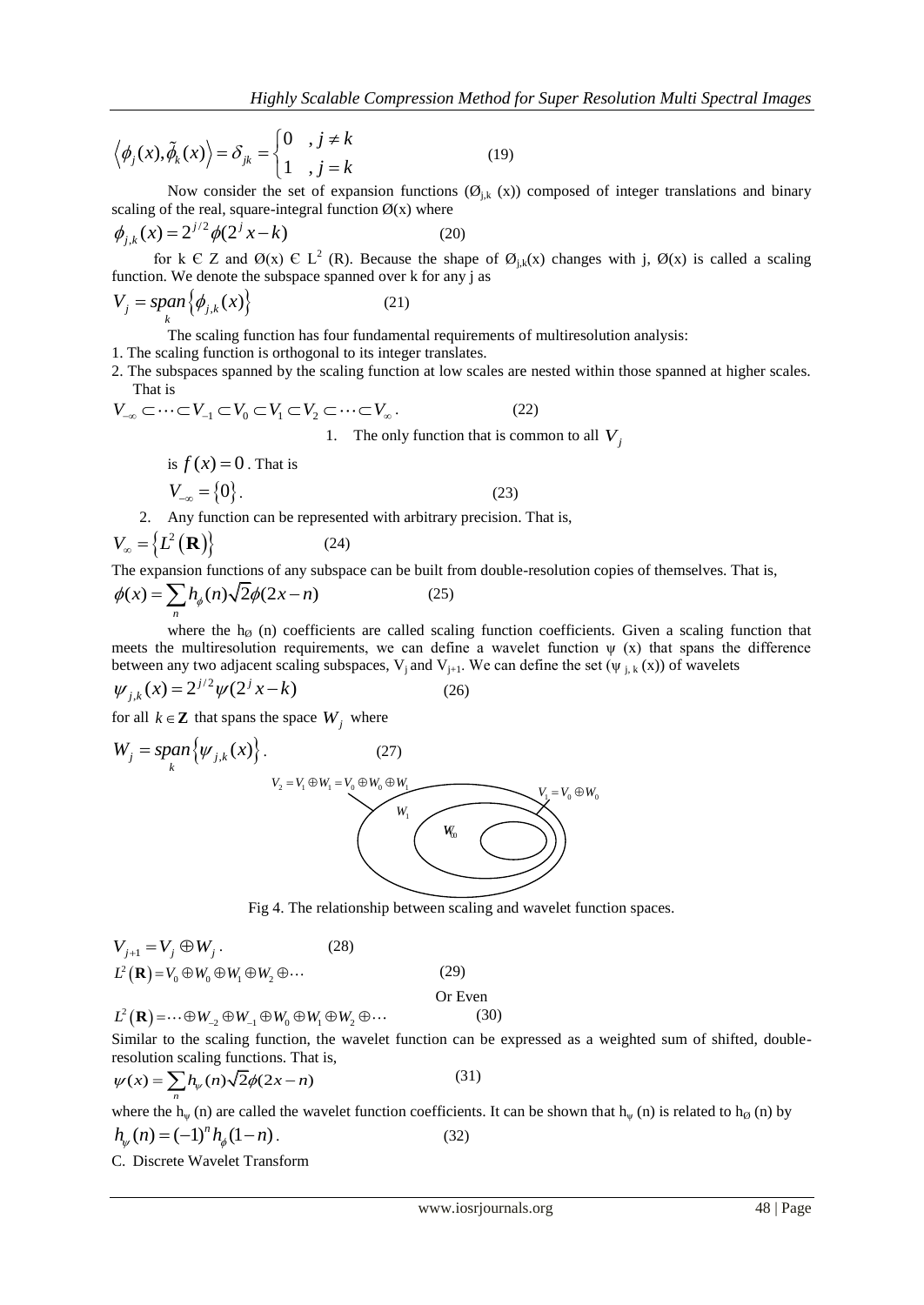We begin by defining the wavelet series expansion of function f (x)  $\epsilon L^2$  (R) relative to wavelet  $\psi$  (x) caling function  $\emptyset$  (x). We can write<br>=  $\sum_k c_{j_0}(k)\phi_{j_0,k}(x) + \sum_{j=j_0}^{\infty} \sum_k d_j(k)\psi_{j,k}(x)$  (33)

and scaling function 
$$
\emptyset
$$
 (x). We can write  
\n
$$
f(x) = \sum_{k} c_{j_0}(k) \phi_{j_0,k}(x) + \sum_{j=j_0}^{\infty} \sum_{k} d_j(k) \psi_{j,k}(x)
$$
\n(33)

Where  $j_0$  is an arbitrary starting scale and the  $c_{j_0}$  (k) are normally called the approximation or scaling coefficients, the d<sub>j</sub> (k) are called the detail or wavelet coefficients. The expansion coefficients are calculated as  $c_{j_0}(k) = \langle f(x), \tilde{\phi}_{j_0,k}(x) \rangle = \int f(x) \tilde{\phi}_{j_0,k}(x) dx$  (34)

$$
c_{j_0}(k) = \langle f(x), \tilde{\phi}_{j_0,k}(x) \rangle = \int f(x) \tilde{\phi}_{j_0,k}(x) dx
$$
\n(34)\n
$$
d_j(k) = \langle f(x), \tilde{\psi}_{j,k}(x) \rangle = \int f(x) \tilde{\psi}_{j,k}(x) dx
$$
\n(35)

If the function is being expanded is a sequence of numbers, like samples of a continuous function  $f(x)$ . The resulting coefficients are called the discrete wavelet transform (DWT) of  $f(x)$ . Then the series expansion defined in Eqs. (34) and (35) becomes the DWT transform pair

$$
W_{\phi}(j_0, k) = \frac{1}{\sqrt{M}} \sum_{x=0}^{M-1} f(x) \tilde{\phi}_{j_0, k}(x)
$$
(36)  

$$
W_{\psi}(j,k) = \frac{1}{\sqrt{M}} \sum_{x=0}^{M-1} f(x) \tilde{\psi}_{j,k}(x)
$$
(37)  
for  $j \ge j_0$  and  

$$
f(x) = \frac{1}{\sqrt{M}} \sum_{k=0}^{M-1} W_{\phi}(j_0, k) \phi_{j_0, k}(x)
$$
where  $f(x)$ ,  $\phi_{j_0, k}(x)$ , and  

$$
+ \frac{1}{\sqrt{M}} \sum_{j=j_0}^{\infty} \sum_{k=0}^{M} W_{\psi}(j,k) \psi_{j,k}(x)
$$
(38)

 $\psi_{j,k}(x)$  are functions of discrete variable  $x = 0, 1, 2, ..., M - 1$ .

#### D. Wavelet Transforms in Two Dimensions

In two dimensions, a two-dimensional scaling function,  $\mathcal{O}(x, y)$  and three two-dimensional wavelet  $\Psi^H(x, y)$ ,  $\Psi^V(x, y)$  and  $\Psi^D(x, y)$ , are required. Each is the product of a one-dimensional scaling function  $\phi$  and corresponding wavelet  $\psi$ .

$$
\phi(x, y) = \phi(x)\phi(y)
$$
\n(39)  
\n
$$
\psi^H(x, y) = \psi(x)\phi(y)
$$
\n(40)  
\n
$$
\psi^V(x, y) = \phi(y)\psi(x)
$$
\n(41)  
\n
$$
\psi^D(x, y) = \psi(x)\psi(y)
$$
\n(42)

Where  $\psi^H$  measures variations along columns (like horizontal edges),  $\psi^V$  responds to variations along rows (like vertical edges), and  $\psi^D$  corresponds to variations along diagonals.

Like the one-dimensional discrete wavelet transform, the two-dimensional DWT can be implemented using digital filters and down samplers. With separable two-dimensional scaling and wavelet functions, we simply take the one-dimensional FWT of the rows of f **(**x**,** y), followed by the one-dimensional FWT of the resulting columns.



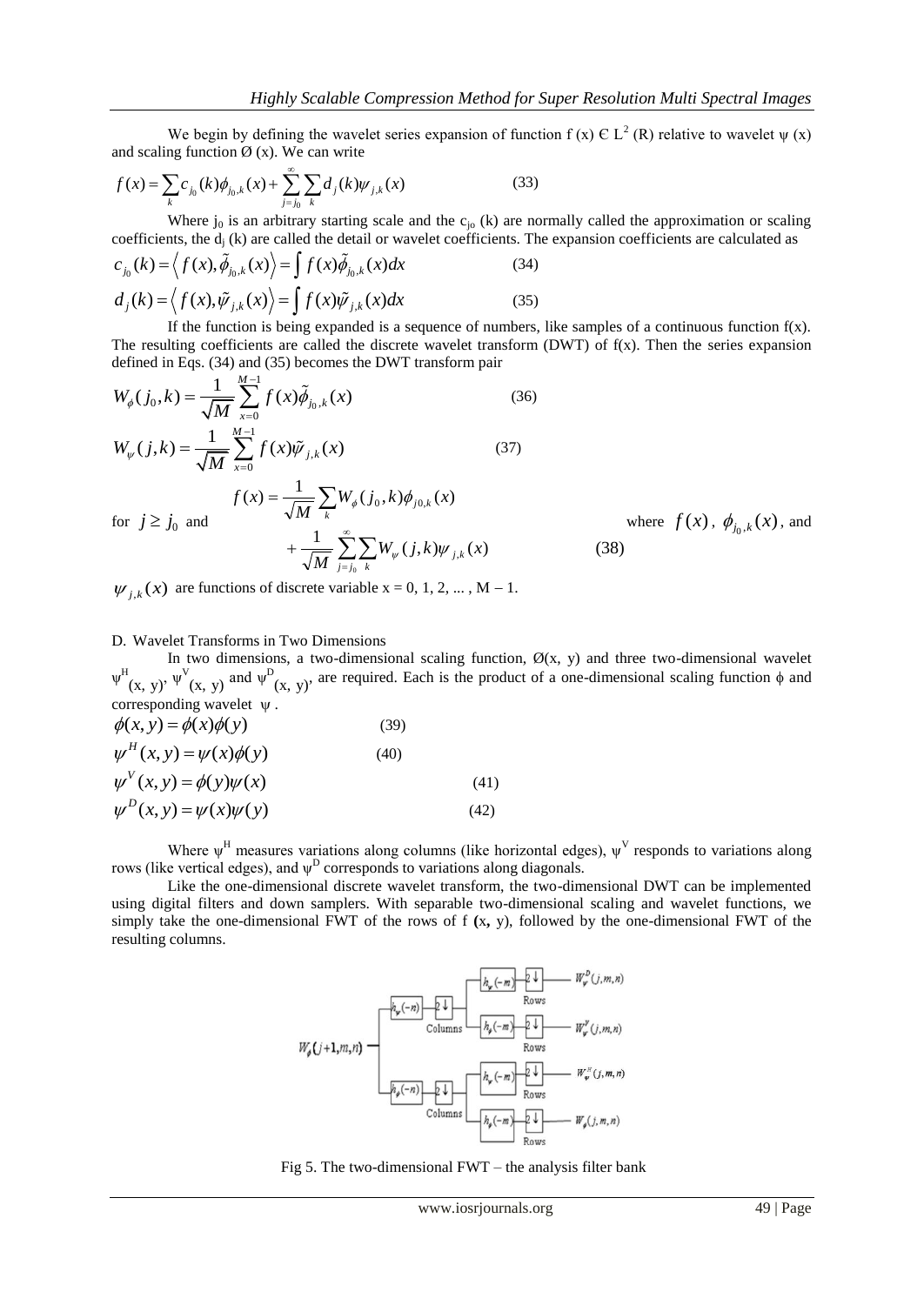

Fig 6. Two-Scale of Two –Dimensional Decomposition



Fig 7. The two-dimensional DWT – The synthesis filter bank

The single-scale filter bank of Fig 6 can be "iterated" by tying the approximation output to the input of another filter bank to produce a arbitrary scale transform. As in the one-dimensional case, image  $f(x, y)$  is used as the first scale input, and output four quarter-size sub images —  $W_{\emptyset}$   $W\psi^H$ ,  $W\psi^V$ , and  $W\psi^D$ . These sub images are shown in the middle of Fig 6. Two iterations of the filtering process produce the two-scale decomposition at the right of Fig 6. The synthesis filter bank that reverses the process described above is shown in Fig 7.

# **IV. Improved Set Portioning In Hierarchical Trees (ISPIHT)**

ISPIHT is the wavelet based image compression method which provides the highest image quality [8]. The improved SPIHT algorithm mainly makes the following changes. SPIHT codes four coefficients and then shifts to the next four ones and views the four coefficients as a block. The maximum of them regarded as the compared threshold will decrease number of comparison, which is related to the distribution of coefficient matrix. Even more, when the maximum in the block is smaller than the current threshold or equal to it, the block will be coded with only one bit instead of four zeros. Therefore, this proposed method can reduce redundancy to a certain extent. When computing the maximum threshold, the improved algorithm can initialize the maximum of every block. So, it can obviously reduce number of comparisons while scanning and coding zero trees. The coefficients in non important block will be coded in next scanning process or later, rather than be coded in the present scanning process. This method can implement the coefficients coded earlier to the non-important ones more adequately. Generally, wavelet transform coding for still image using SPIHT [12] algorithm can be modelled as Fig 7. Firstly, original image matrix goes through wavelet transform. The output wavelet coefficients are then quantized and encoded by SPIHT coder. After that, bit streams are obtained. Wavelet transform image coding using traditional SPIHT has the advantages of embedded code stream structure, high compression rate, low complexity and easy to implement [13]. However, for it, there still exist several defects.

1) When scanning the list of insignificant pixels (LIP), list of insignificant sets (LIS), or list of significant pixels (LSP), the repeated coefficient comparison can increase complexity of the algorithm.

2)The coefficients put into LIP at last scanning procedure which are smaller than the current threshold will result in redundancy.

3)Early coding for non-important coefficients in SPIHT will affect the performance of channel coding, especially unequal error protection (UEP).

Therefore, the improved SPIHT algorithm mainly makes the following changes.

\*SPIHT codes four coefficients and then shifts to the next four ones. Therefore, views the four coefficients as a block [8][11]. The maximum of them regarded as the compared threshold will decrease number of comparison, which is relate with the distribution of coefficient matrix. Even more, when the maximum in the block is smaller than the current threshold or equal to it, the block will be coded with only one bit instead of four zeros. Therefore, this proposed method can reduce redundancy to a certain extent.

\*When computing the maximum threshold, the improved algorithm can initialize the maximum of every block. So, it can obviously reduce number of comparison when scanning and coding zero trees.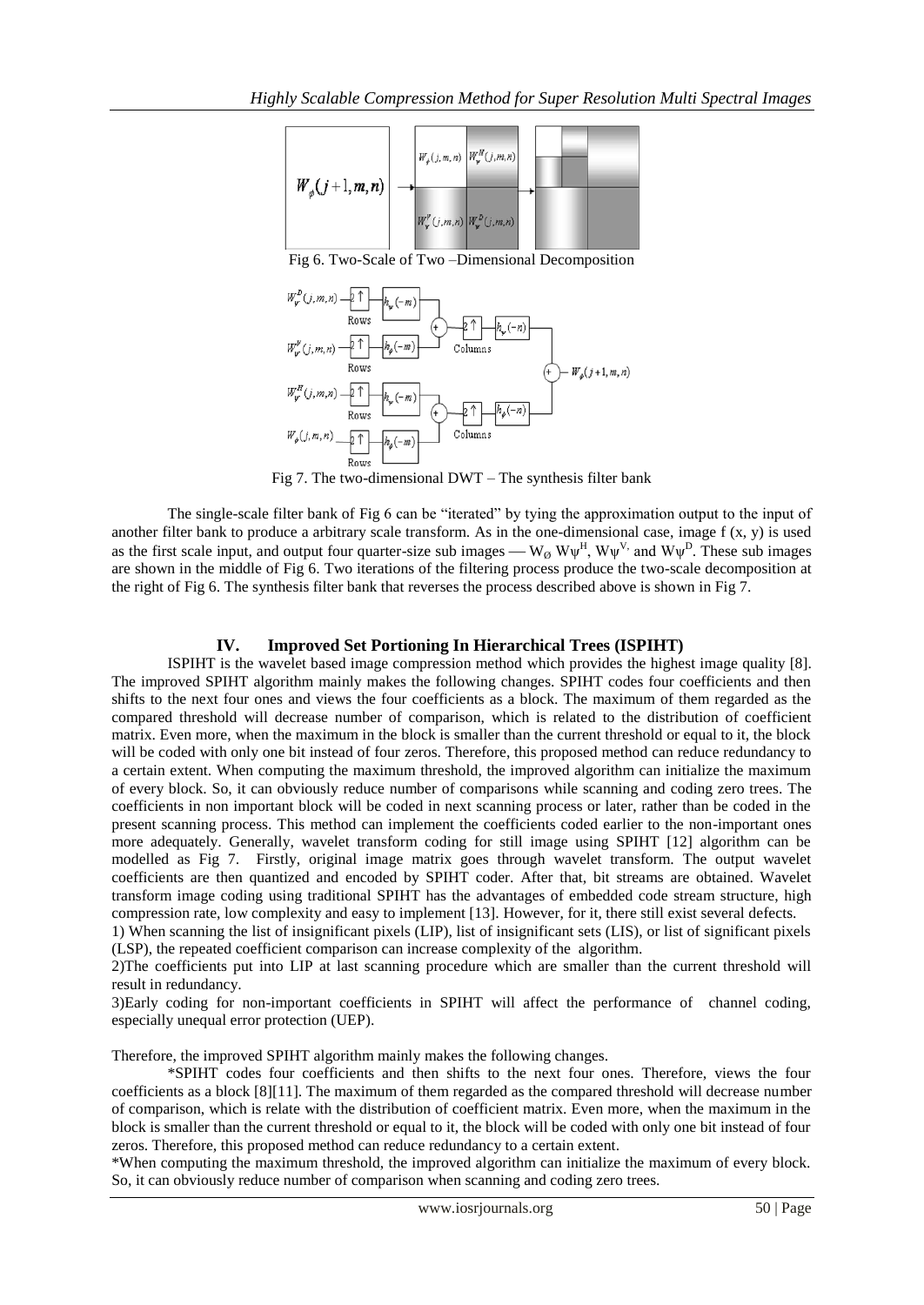\*The coefficients in non-important block will be coded in next scanning process or later, rather than be coded in the present scanning process [11]. This method can implement the coefficients coded earlier to the nonimportant ones more adequately.

On the basis of above-mentioned ideas for algorithm improvement, an improved algorithm is proposed and briefly describes it in the following paragraphs. In order to comprehend conveniently, symbols are given firstly.  $B(i,j)$  which represents a wavelet coefficient block with coordinate  $(i, j)$  includes four coefficients  $(i, j)$ ,  $(i+1, j)$ ,  $(i, j+1)$  and  $(i+1, j+1)$ , like SPIHT described in detail in and will be divided into its four off springs with coordinates (2i, 2j), (2i+2,2 j), (2i, 2j+2) and (2i+2, 2j+2) . O(i, j): set of coordinates of all off springs of B(i,j).  $D(i, j)$ : set of coordinates of all descendants of  $B(i, j)$ .  $L(i, j)=D(i, j)$ - $O(i, j)$ . LSP={P(i, j)IP(i, j) E H} and LIS have the same definitions as in. But the set in LIS represents either  $D(i, j)$  or  $L(i, j)$ . To distinguish them, the type D represents D(i, j) and type L for L(i, j). Define list of insignificant block as LIB=  ${B(i, j)1(i, j) E H}$ instead of LIP. It stores the first coordinate of a group of 2X2 adjacent pixels which are regarded as a block. H stands for the wavelet coefficient matrix. Our algorithm encodes the sub band pixels by performing initialization and a sequence of sorting pass, refinement pass and quantization-step updating. However, differences of initialization and sorting pass still exist between the improved SPIHT [3] and traditional SPIHT. 4)Initialization: LIB={B(O,O), B(0,2), B(2,0), B(2,2)}, LlS={D(0,2), D(2,0), D(2,2)},

T=2n, Cij is wavelet matrix coefficient and LSP is empty. n is expressed in (1).

 $n = |log 2(max(i, j) | Ci, j)|$  (43)

 $C_{i,j}$  is the matrix coefficient after DWT and (i, j) is the coordinate of  $C_{i,j}$ .

5) Sorting pass: The sorting pass consists of two tests: the LIB test (LIBT) and LIS test (LIST). The LIBT will code the block or coefficients in blocks, while the LIST mainly disposes the sets in LIS. In each LlBT, if the maximum value of the coefficient block is smaller than the current threshold, the block is insignificant and '0' is the coded bit. Otherwise, 1 will be output and represent the significance of the block. Then, the four coefficients will be respectively compared to the current threshold. When the coefficient has not been put into LSP, if it is insignificant. Otherwise, 10 or 11 represent significant negative sign or significant positive sign, respectively. After that, it will be removed from the block and added to the tail of LSP. While the test is finished, the block will be removed from LIB if all the four coefficients have been put into LSP. Otherwise, the block will be tested again in next LIBT. While in LIST, the set in LIS will be tested and coded according to its type. For type D, if the maximum coefficient in  $D(i,j)$  is smaller than the current threshold, the set is insignificant. Otherwise, the significant bit I will be coded and  $D(i, j)$  will be divided into its children tree and four blocks with coordinate (m, n) E Q(i, j) rather than four adjacent coefficients. The four blocks will be coded with the style as in LIBT, but the tail of LIB corresponding to their significances. After coding the four blocks, our algorithm will alter  $D(i,j)$  to  $L(i,j)$  and add  $L(i,j)$  to the tail of LIS if  $D(i,j)$  has grandson coefficients. Then, set  $D(i,j)$  will be removed from LIS. For type L, if the maximum coefficient in  $L(i, j)$  is smaller than the current threshold, 0 will be output and represented the insignificance of the set. Otherwise, the significant bit 1 will be coded and  $L(i,j)$ will be divided into four sets  $D(m,n)$ ,  $(m, n) \to Q(i)$ , which will be added to the tail of LIS. Then, set  $L(i,j)$  will be removed from LIS. After completing LIPT and LIBT tests, the same refinement pass is performed and as in traditional SPIHT the threshold is updated. For the improved SPIHT, when the maximum value of a coefficient block put into LIB is small enough, only one bit will used to represent it and the four coefficients of it will not be coded until the current threshold is smaller than the maximum value. Therefore, this algorithm can better avoid repeat coding and early coding for non-important coefficients better. Moreover, this algorithm has the same scanning order and method to determine importance of wavelet coefficients as SPIHT [2][3]. Consequently, it will inherit many advantages of SPIHT.

Algorithm: ISPIHT Coding

Output: Bit stream

Input: Wavelet co-efficient or data matrix to be coded, A, the number of threshold levels, N.

Assign LIP={ A(1,1), A(1,2), A(2,1), A(2,2)}

Assign LIS with VTs for coordinates (1,3), (3,1) and (3,3) as type-0 descendent trees.

Compute Vm, M, VT(Vector Tree), Threshold (as described in the Initialization).

Assign Lp1=0;

Comment: Sorting Pass

For I=1 to N

Comment: LIP Testing

For each pixel in the LIP

If a pixel is significant

Send a 1, followed by sign bit.

Delete the pixel form LIP and append its absolute value to LSP.

Else

Send a 0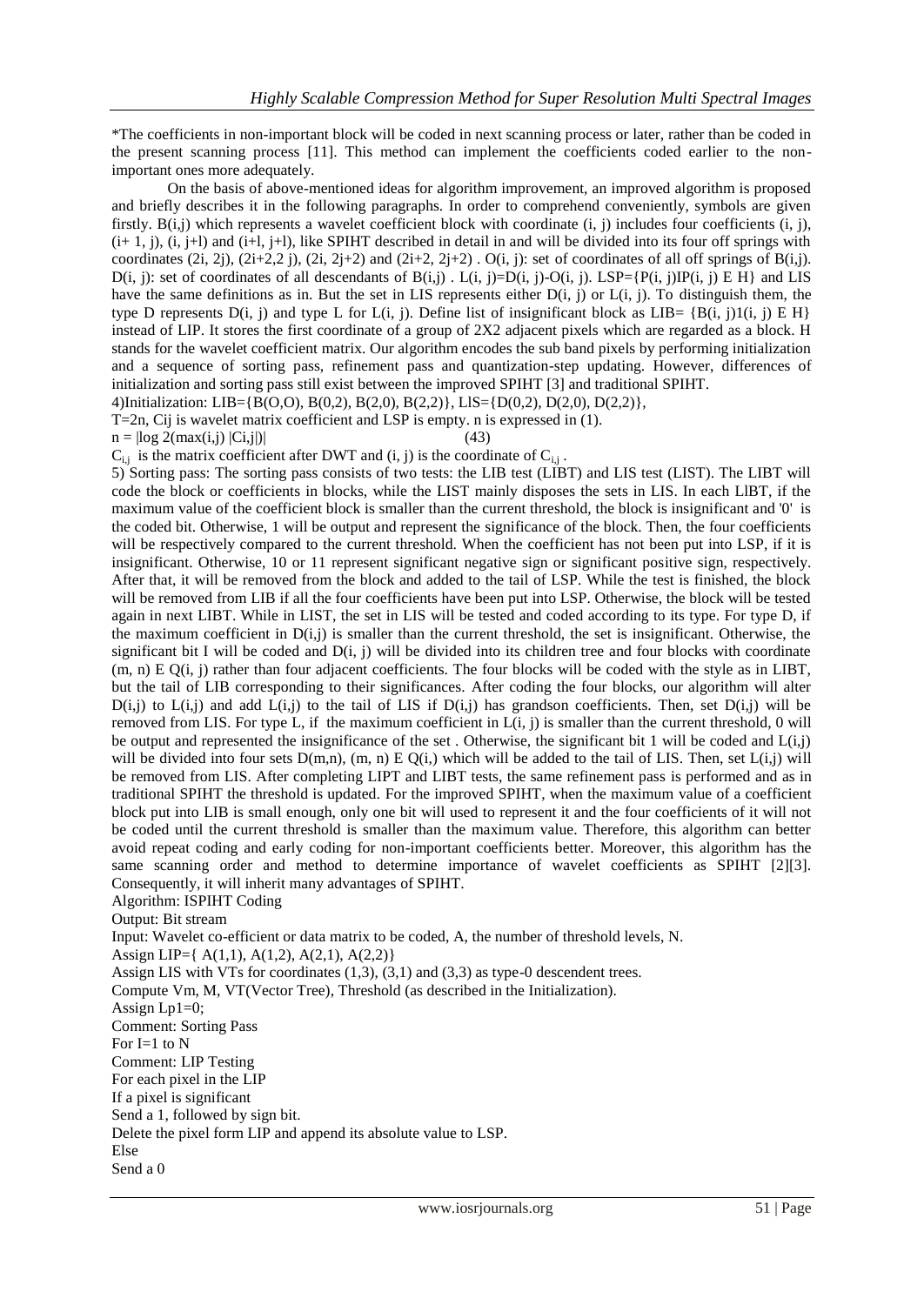End if End For each Comment: LIS Testing For each VT in LIS If the type of VT is 0 If VT is significant Send a 1 For each of the four pixels associated with the node of the VT. If a pixel is significant, Send a 1 followed by sign bit. Append the absolute value of the pixel to LSP. Else Send a 0 Append the pixel to LIP End If End For each If VT has more than 1 element Neglect the first element, change its stype to 1 and append to LIS. End If Else Send a 0 End If Else If VT (of type-1) is significant Send a 1 Generate VT corresponding to the four top leftmost pixel co-ordinates of the four 2x2 sub-matrices associated with current node. Delete the VT from the LIS. Else Send a 0 End If End If End For each Comment: Refinement Pass For r=1 to Lp1 If  $(LSP(r)$  –Threshold) $>=$ Threshold/2 Send a 1 Else Send a 0 End if End For Lp1=No. of pixels in the LSP Threshold=Threshold/2; End For

The decoding algorithm is just the reverse of the coding algorithm. But a difference with coding algorithm is that the LIP and LSP are stored as co-ordinates [1] and the LIS stores only the pixel co-ordinates of the topmost modes of the descendent trees and does not store VTs. Because during the decoding, testing whether a descendent tree is significant or not requires only whether the corresponding bit is 1 or zero, it does not require exhaustive searching as in the case of coding. In other words decoding remains the same as in SPIHT except the way of representation of the tree structure.

# **V. Performance Evaluation**

The Proposed algorithm was performed using MATLAB 2009a on an INTEL Pentium Core 2 duo (1.8 GHz, 2G RAM). We tested our algorithm on two different still images (paris city 256 x256 bbp and little river 256 x256 bbp), according to a two-level wavelet decomposition using biorthogonal filters 9/7 [2, 9]. Most of the researchers have reported the performance of multispectral data in terms of bit-rate versus SNR/PSNR. Few approximated the algorithmic complexity in terms of the number of operations. Some presented a few of the original and decompressed images for visual comparison. Main purpose of all these results is to evaluate the quality of the decompressed data subjectively and objectively. However, the quantitative SNR/PSNR metrics are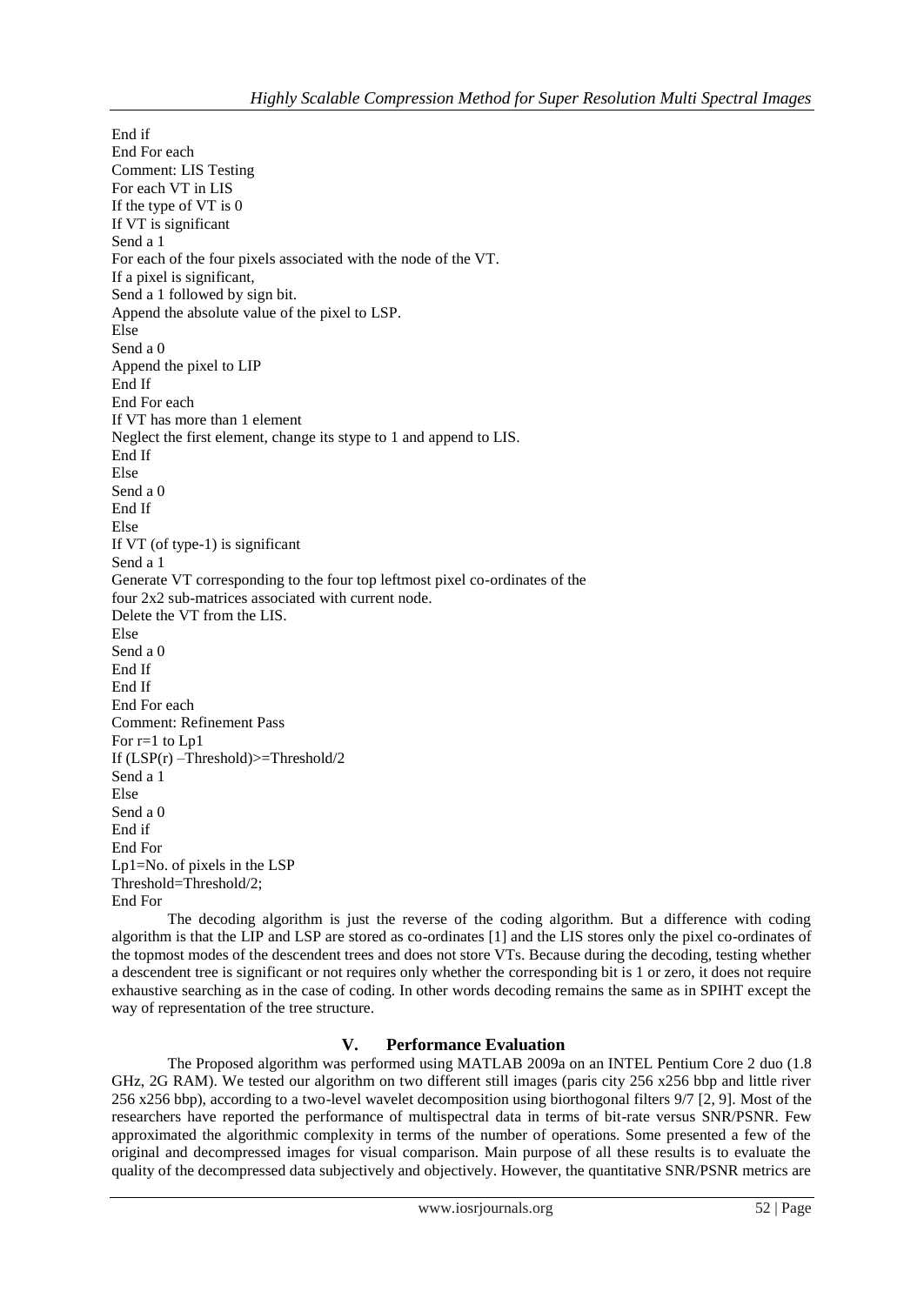too generic because they are averaged over all the pixels. Compression efficiency is measured by the compression ratio and is estimated by the ratio of the original image size over the compressed data size. The complexity of an image compression algorithm is calculated by the number of data operations required to perform both encoding and decoding processes. Practically, it is sometimes expressed by the number of operations. For a lossy compression scheme, a distortion measurement is a criterion for determining how much information has been lost when the reconstructed image is produced from the compressed data. The most often used measurement is the mean square error (MSE). In the MSE measurement the total squared difference between the original signal and the reconstructed one is averaged over the entire signal. Mathematically,

$$
MSE = \frac{1}{N} \sum_{i=0}^{N-1} \left( \hat{X}_i - X_i \right)^2
$$
 (44)

Where  $\hat{x}_i$  is the reconstructed value of  $x_i$ , N is the number of pixels. The mean square error is commonly used because of its convenience. A measurement of MSE in decibels on a logarithmic scale is the Peak Signal-to-Noise Ratio (PSNR), which is a popular standard objective measure of the lossy codec. We use the PSNR as the objective measurement for compression algorithms throughout this paper. It is defined as follows.

 $PSNR = 10 \log_{10} \left[ 255^2 / MSE \right]$  (45)

#### **VI. Results & Discussions**

In this paper the compression results of multispectral images with various existing techniques like DCT KLT, DWT SPIHT and proposed novel method of DWT ISPIHT are compared. Firstly the original image matrix goes through wavelet transform and the output wavelet coefficients are then quantized and encoded by ISPIHT coder. The highly scalable improved SPIHT has lot of improvements when compared to the traditional SPIHT in terms of PSNR, MSE, BER, SSIM and CR which are shown in the figures Fig 8, Fig 9, Fig 10, Fig 11 and Fig 12 respectively. The comparative results are shown in Table 1, Table 2, Table3, Table 4 and Table 5 respectively. Analysis pertaining to the proposed method is shown in Table 6 and the overall comparative results are shown in Table 7.Thus the improved SPIHT can be implemented to multispectral images for higher image quality i.e. high PSNR without much decrease in compression ratio.



Fig 8. Graph between BPP and PSNR for various compression techniques

| <b>RPP</b> | <b>DCT KLT</b> | <b>DWT SPHIT</b> | <b>PROPOSED</b> |
|------------|----------------|------------------|-----------------|
| 9.2        | 36.0529        | 28.8618          | 31.9182         |
| 0.4        | 35.6139        | 32.4597          | 43.5163         |

0.6 35.6207 34.7859 44.0182 0.8 37.1141 36.5259 48.1372

1 36.6576 38.2797 45.0244

Table 1. PSNR values for various compression techniques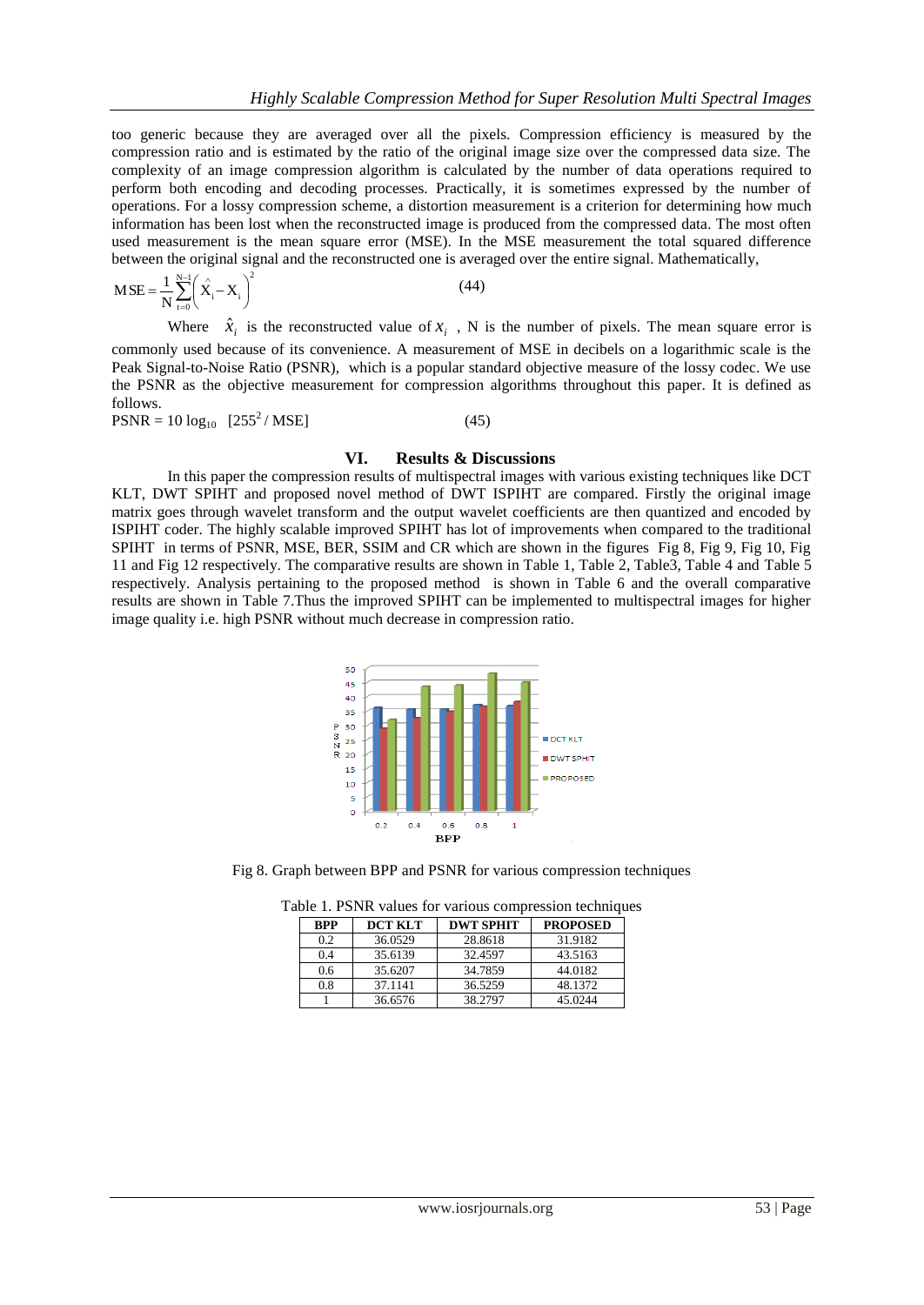

Fig 9. Graph between BPP and MSE for various compression techniques

| Table 2. MSE values for various compression techniques |                |                  |                            |  |  |  |  |
|--------------------------------------------------------|----------------|------------------|----------------------------|--|--|--|--|
| <b>BPP</b>                                             | <b>DCT KLT</b> | <b>DWT SPHIT</b> | <b>PROPOSED</b><br>41.8082 |  |  |  |  |
| 0.2                                                    | 16.1358        | 84.5093          |                            |  |  |  |  |
| 0.4                                                    | 17.8521        | 36.9074          | 2.89368                    |  |  |  |  |
| 0.6                                                    | 17.8241        | 21.6017          | 2.57788                    |  |  |  |  |
| 0.8                                                    | 12.6379        | 14.4707          | 0.99854                    |  |  |  |  |
|                                                        | 14.0384        | 9.66304          | 2.04475                    |  |  |  |  |



Fig 10. Graph between BPP and BER for various compression techniques

| <b>BPP</b> | <b>DCT KLT</b> | <b>DWT SPHIT</b><br><b>PROPOSED</b> |          |
|------------|----------------|-------------------------------------|----------|
| 0.2        |                | 0.94                                | 0.903152 |
| 0.4        |                | 0.923218                            | 0.766357 |
| 0.6        |                | 0.905334                            | 0.895754 |
| 0.8        |                | 0.890442                            | 0.998535 |
|            |                | 0.868118                            | 0.868118 |

Table 3. BER values for various compression techniques



Fig 11. Graph between BPP and SSIM for various compression techniques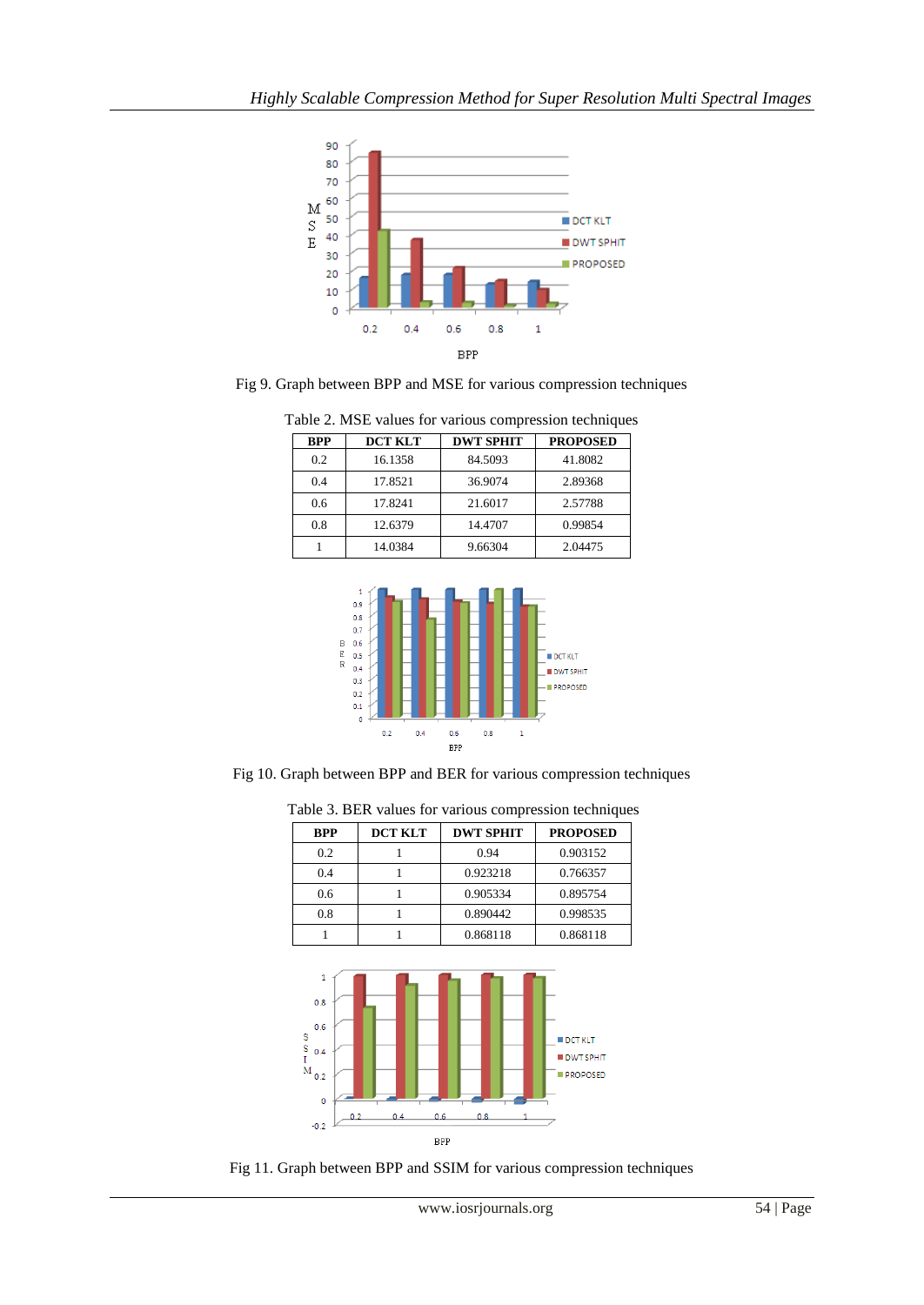| <b>BPP</b> | <b>DCT KLT</b> | <b>DWT</b><br><b>SPHIT</b> | <b>PROPOSED</b> |  |
|------------|----------------|----------------------------|-----------------|--|
| 0.2        | $-0.00367$     | 0.9879                     | 0.73111         |  |
| 0.4        | $-0.0133$      | 0.994338                   | 0.91184         |  |
| 0.6        | $-0.02225$     | 0.996568                   | 0.95105         |  |
| 0.8        | $-0.02915$     | 0.997552                   | 0.96852         |  |
|            | -0.04644       | 0.998387                   | 0.96987         |  |

Table 4. SSIM values for various compression techniques



Fig 12. Graph between BPP and CR for various compression techniques

| <b>BPP</b> | <b>DCT KLT</b> | <b>DWT SPHIT</b> | <b>PROPOSE</b> |
|------------|----------------|------------------|----------------|
| 0.2        |                |                  |                |
| 0.4        |                |                  |                |
|            |                |                  | 5.88506        |

Table 5. CR values for various compression techniques

| <b>BP</b><br>P | <b>PSNR</b> | <b>MSE</b> | CR             | <b>BER</b> | <b>SSIM</b> |
|----------------|-------------|------------|----------------|------------|-------------|
| 0.2            | 31.918      | 41.8082    | $\overline{c}$ | 0.90315    | 0.731107    |
| 0.4            | 43.516      | 2.89368    | 4              | 0.76635    | 0.911836    |
| 0.6            | 44.018      | 2.57788    | 5.88<br>5      | 0.89575    | 0.951049    |
| 0.8            | 48.137      | 0.99853    | 8              | 0.99853    | 0.968517    |
|                | 45.024      | 2.04475    | 9.66           | 0.84245    | 0.969867    |

Table 6. Proposed Method Analysis

0.8 | 1 | 2 | 8 1 1 2 9.66038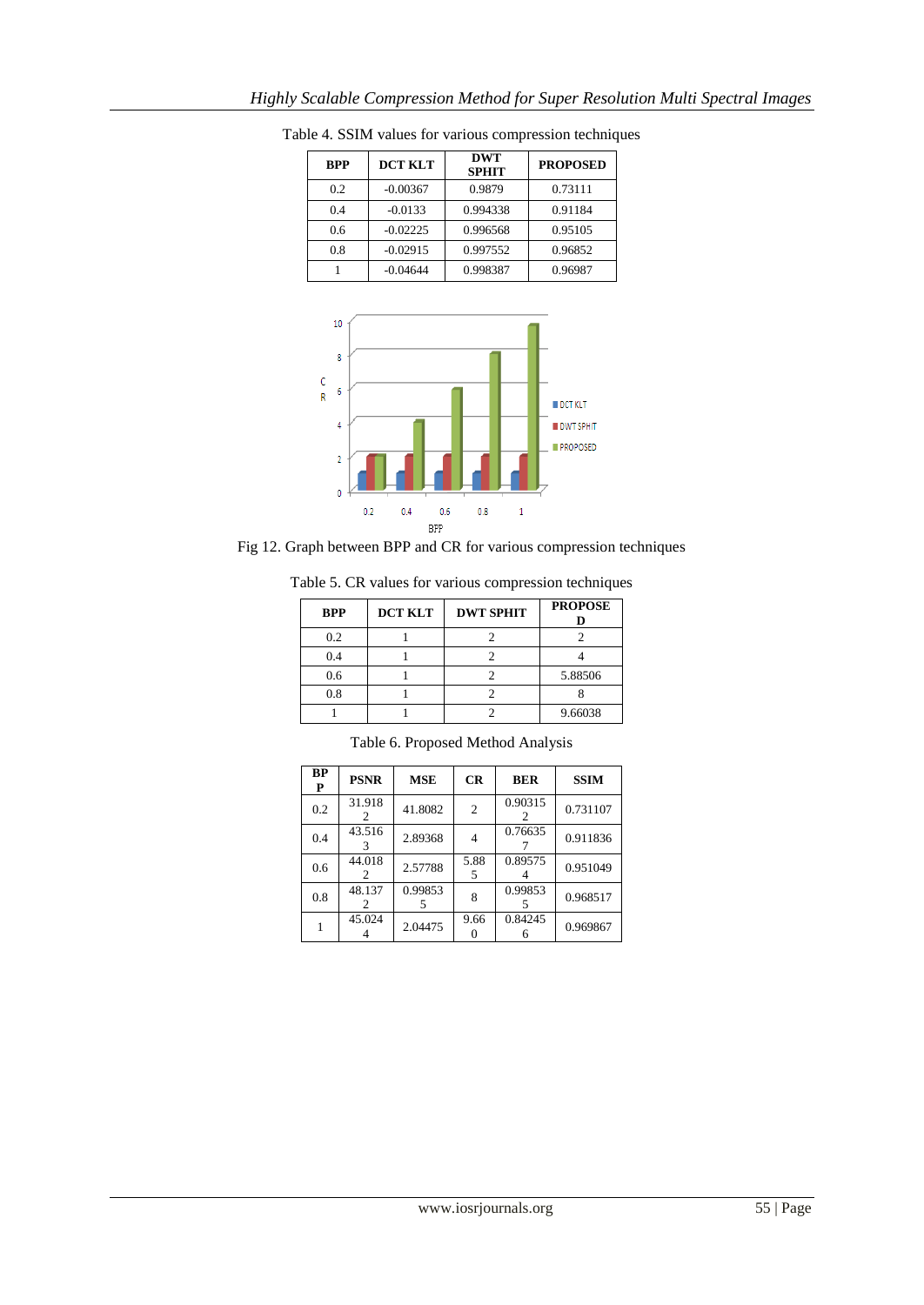| $14010$ $\ldots$ comparant $\ell$ research |                            |             |            |                |            |             |
|--------------------------------------------|----------------------------|-------------|------------|----------------|------------|-------------|
| <b>BPP</b>                                 | <b>METHOD</b>              | <b>PSNR</b> | <b>MSE</b> | CR             | <b>BER</b> | <b>SSIM</b> |
|                                            | <b>DCT KLT</b>             | 36.0529     | 16.1358    | 1              | 1          | $-0.00367$  |
| 0.2                                        | <b>DWT</b><br><b>SPHIT</b> | 28.8618     | 84.5093    | $\overline{c}$ | 0.9400     | 0.9879      |
|                                            | <b>PROPOSE</b><br>D        | 31.9182     | 41.8082    | $\mathfrak{2}$ | 0.9031     | 0.7311      |
|                                            | <b>DCT KLT</b>             | 35.6139     | 17.8521    | 1              | 1          | $-0.0132$   |
| 0.4                                        | <b>DWT</b><br><b>SPHIT</b> | 32.4597     | 36.9074    | $\overline{2}$ | 0.9232     | 0.9943      |
|                                            | <b>PROPOSE</b><br>D        | 43.5163     | 2.89368    | $\overline{4}$ | 0.7663     | 0.9118      |
|                                            | <b>DCT KLT</b>             | 35.6207     | 17.8241    | 1              | 1          | $-0.0222$   |
| 0.6                                        | <b>DWT</b><br><b>SPHIT</b> | 34.7859     | 21.6017    | $\mathfrak{2}$ | 0.9053     | 0.9965      |
|                                            | <b>PROPOSE</b><br>D        | 44.0182     | 2.57788    | 5.8            | 0.8957     | 0.9510      |
|                                            | <b>DCT KLT</b>             | 37.1141     | 12.6379    | 1              | 1          | $-0.0291$   |
| 0.8                                        | <b>DWT</b><br><b>SPHIT</b> | 36.5259     | 14.4707    | $\overline{2}$ | 0.8904     | 0.9975      |
|                                            | <b>PROPOSE</b><br>D        | 48.1372     | 0.99853    | 8              | 0.9985     | 0.9685      |
|                                            | <b>DCT KLT</b>             | 36.6576     | 14.0384    | $\mathbf{1}$   | 1          | $-0.0464$   |
| 1                                          | <b>DWT</b><br><b>SPHIT</b> | 38.2797     | 9.66304    | $\overline{c}$ | 0.8681     | 0.9983      |
|                                            | <b>PROPOSE</b><br>D        | 45.0244     | 2.04475    | 9.6            | 0.8424     | 0.9698      |

Table 7. Comparative Results

#### **VII. Conclusions**

In this paper, we developed a compression technique for multispectral data using wavelet transform. The wavelet coefficients are using ISPIHT algorithm for optimal bit-allocation. We made an assumption that spectral correlation exists in the biorthogonal subclasses. Bands of multispectral data respond differently to DWT. The bands which are similar in Wavelet domain are encoded extremely well, this is confirmed by the results obtained using this technique. This technique is shown to work across both multispectral and hyper spectral images. We compared the numerical results obtained with our technique with some of the recently proposed techniques and got superior results. This work has shown that the compression of image can be improved by considering spectral and temporal correlations as well as spatial redundancy. The efficiency of temporal prediction was found to be highly dependent on individual image sequences. Given the results from earlier work that found temporal prediction to be more useful for image, we can conclude that the relatively poor performance of temporal prediction, for some sequences, is due to spectral prediction being more efficient than temporal. Another conclusion and future work finding from this work is that the extra compression available from image can be achieved without necessitating a large increase in decoder complexity. Indeed the presented scheme has a decoder that is less complex than many lossless image compression decoders, mainly due to the use of forward rather than backward adaptation. The results of adaptive and Non-adaptive based image compression are compared. From the results the adaptive wavelet decomposition works better than non-adaptive (Haar) wavelet decomposition. Future work aims at extending this frame work for colour images, video compressions, and de-noising applications.

#### **References**

- [1]. Memon N. D., Sayood K., Magliveras S., "Lossless Compression of Multispectral Image Data," IEEE Trans. on Geosci. & Remote Sensing, 32(2): 282 -289 (1994).
- [2]. Wu X., Memon N., "Context-Based Lossless Interband Compression-Extending CALIC," IEEE Trans. on Image Processing, 9(6): 994 -1001 (2000).

[3]. Rong Zhang, Yan Qing, "A Prediction Tree-based Lossless Compression Technique of Multispectral Image Data," Journal of Remote Sensing, 2(3): 171-175 (1998).

[4]. Zheng Wu, Mingyi He, "Lossless Compression of Multispectral Imagery by Error Compensated Prediction Tree," Journal of Remote Sensing, 9(2): 143-147 (2005).<br>F. Rizzo, B. Carpentieri, G. Motta, and J. Storer,

[5]. F. Rizzo, B. Carpentieri, G. Motta, and J. Storer, "Low-complexity lossless compression of hyperspectral imagery via linear prediction," IEEE Signal Process. Lett., vol. 12, no. 2, pp. 138–141, Feb. 2005.

- [6]. M. Ben-Ezra, Z. C. Lin, and B. Wilburn. Penrose pixels: Superresolution in the detector layout domain. In ICCV, 2007.
- [7]. H. Chang, D. Y. Yeung, and Y. Xiong. Super-resolution through neighbour embedding. In CVPR, volume 1, pages 275–282, 2004.
- [8]. Yumnam Kirani Singh "ISPIHT-Improved SPIHT "A simplified and efficient subband coding scheme" Center for Development of Advanced Computing Plot: E-2/1, Block GP, Sector V, Salt Lake Electronics Complex.